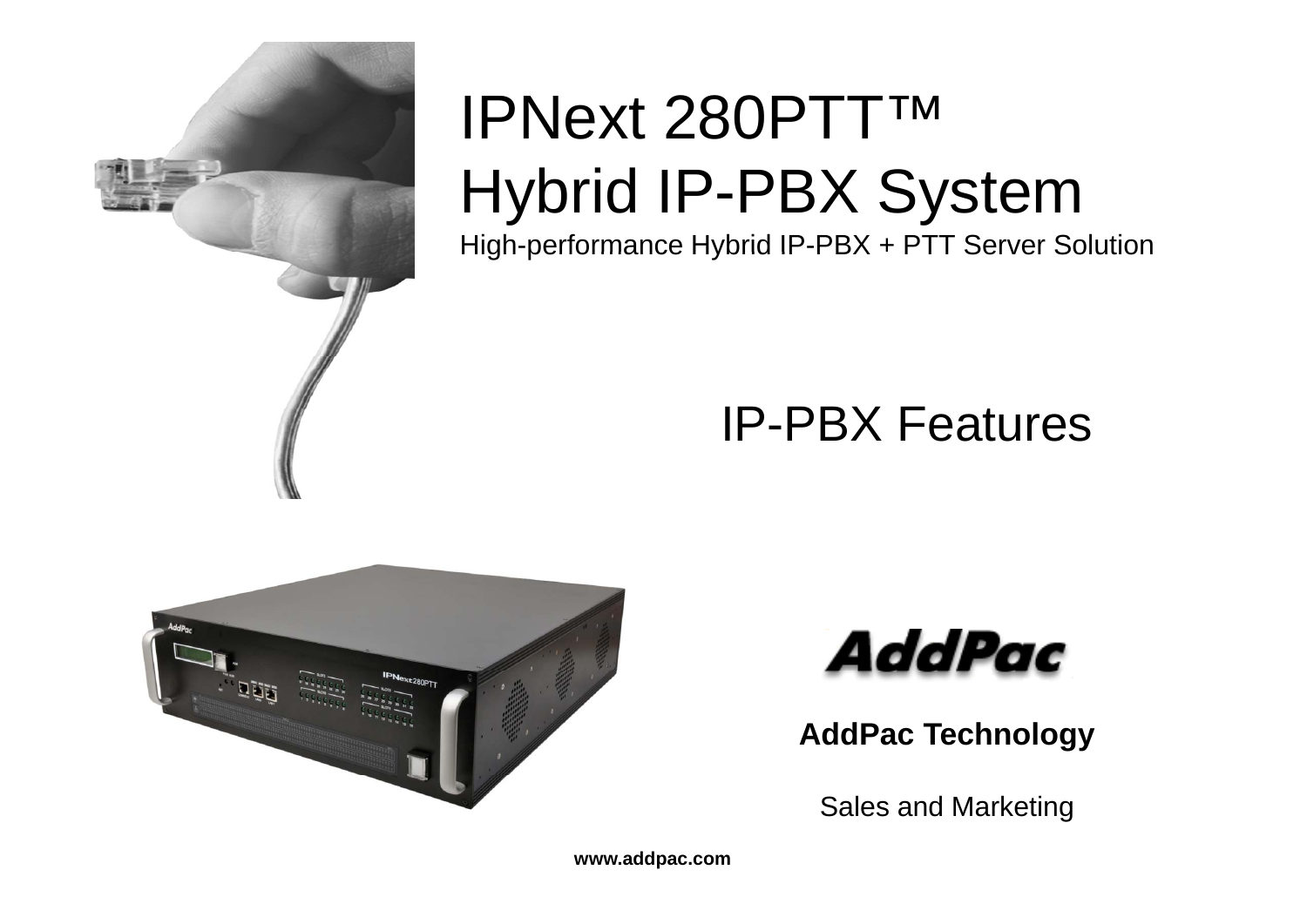### **Contents**

- IP-PBX Features
- Smart Multimedia Manager
- VoIP Gateway Features

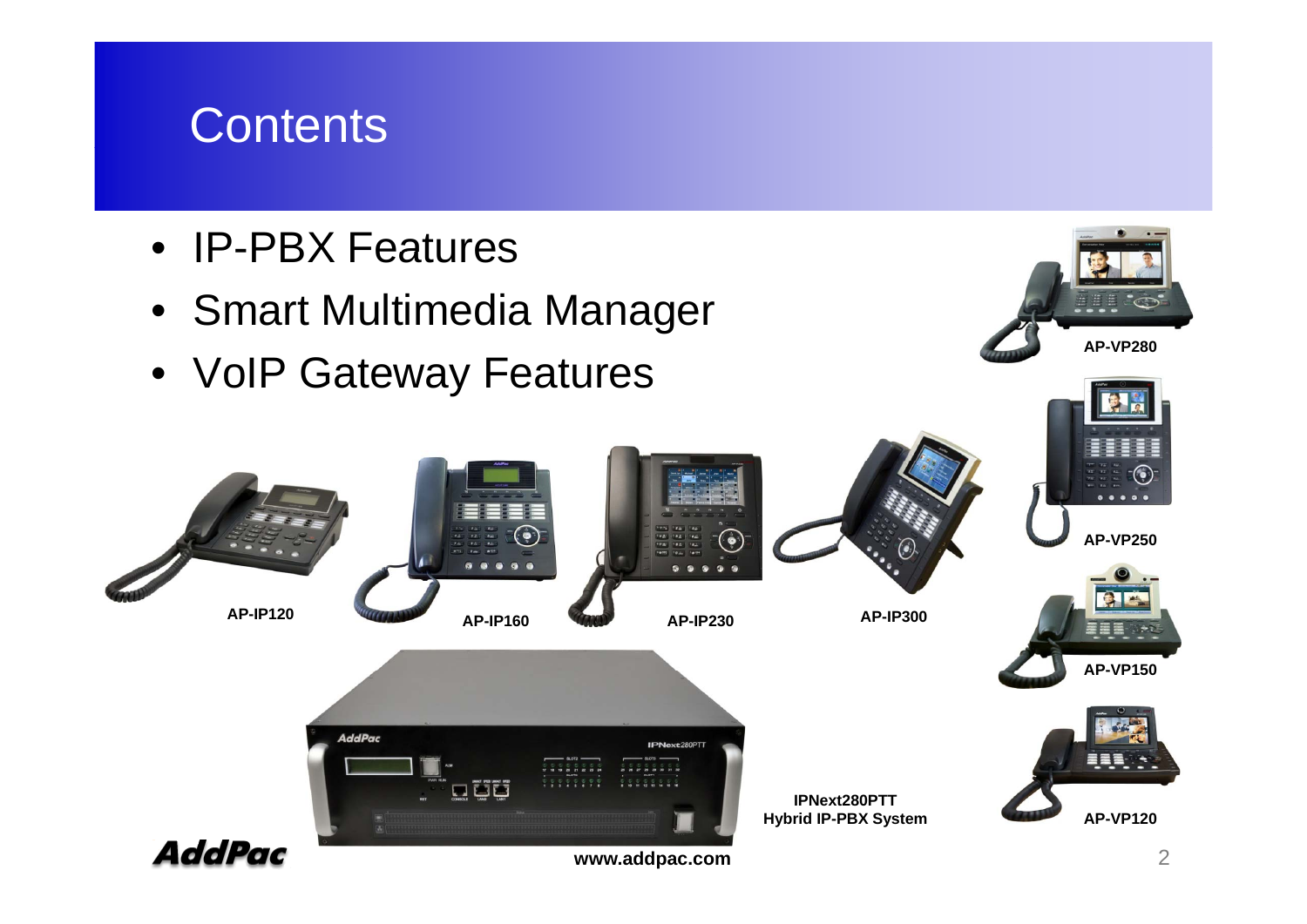### IPNext280PTT Hybrid IP-PBX System

### • **Si li S Signaling Server**

- SIP Application Server, Proxy, Registrar and Location Server (RFC3261)
- Multiple ITSP Trunk with SIP & H.323 Accounts Support
	- **IP UA Client Role for Registering to ITSP SIP Server**
	- **H.323 Gatekeeper Client Role for Registering to ITSP H.323 Gatekeeper Server**

#### • **IVR & Auto Attendant**

- Default Auto Attendant Support
- Interactive Voice Response (IVR)
	- **Provides with GUI-based Smart IVR Scenario Editor**
	- **Up y load/Download Scenario by Smart IVR Scenario Editor**
	- **Supports Multiple Concurrent Scenarios**
	- **Supports Recordable IVR Prompts**

#### • **Voice Mail**

- Support Voice Mail with IVR
- Access from Remote Site via Trunk Support
- Voice Mail Notification Support

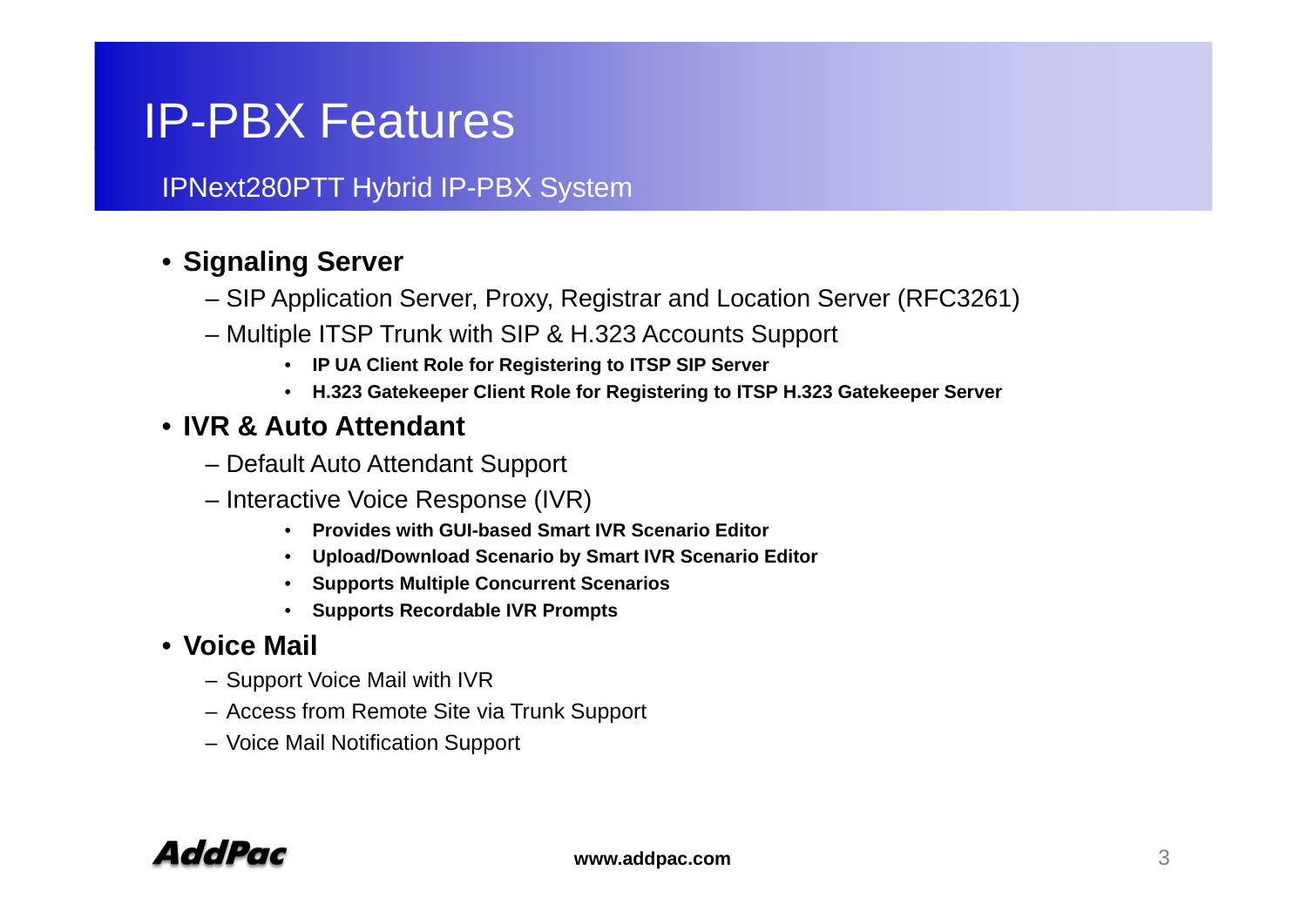#### IPNext280PTT Hybrid IP-PBX System

#### • **Conference**

- G.711 (4-party Conference, 2 session) : basic
- Ad-hoc Conference
- Dial-Out Conference
- Meet-me Conference
- Multiple External MCU support( Video, Audio, etc) : AddPac AP-MC1000, etc
- Conference Chair and Participants Management

#### • **Music & Announcement**

- Music on Hold
- Replaceable Announcements
- Dialing Music / Tone Service

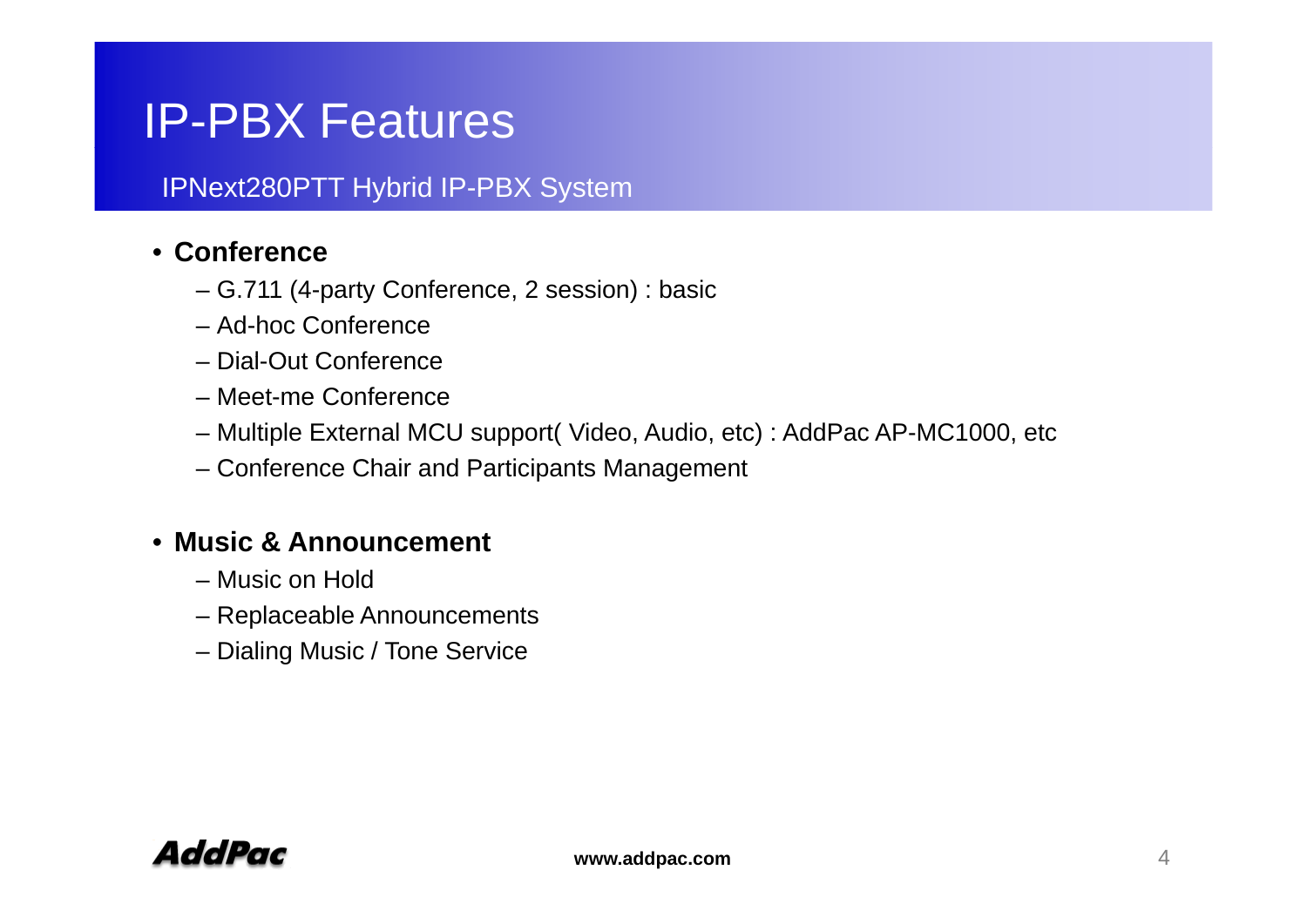### IPNext280PTT Hybrid IP-PBX System

### • **Number & Call Routing**

- Trunk Hunting by Preference or Sequential
- Call Hunting by Preference, Simultaneous, Random
- Call Hunting by Chained Hunting Group
- Partition for Address Grading
- Call Class for Call Access Control
- Number Translation Rule for Inbound/Outbound Call
- Centrex with Prefix Support
- Multiple Shared Devices with One Number
- Multiple Numbers on One Device
- Individual Call Park within Park Number Pool Number
- Group Call Park within a Group or Other Group
- Call Pickup of Ringing Call of Same Group or Other Group
- Call Pickup of Parked Call
- Call Transfer Blind, Consult
- Call Forwarding Unconditional, Busy, No Answer, Voice Mail
- Call Waiting
- Call Swaping
- Call Hold

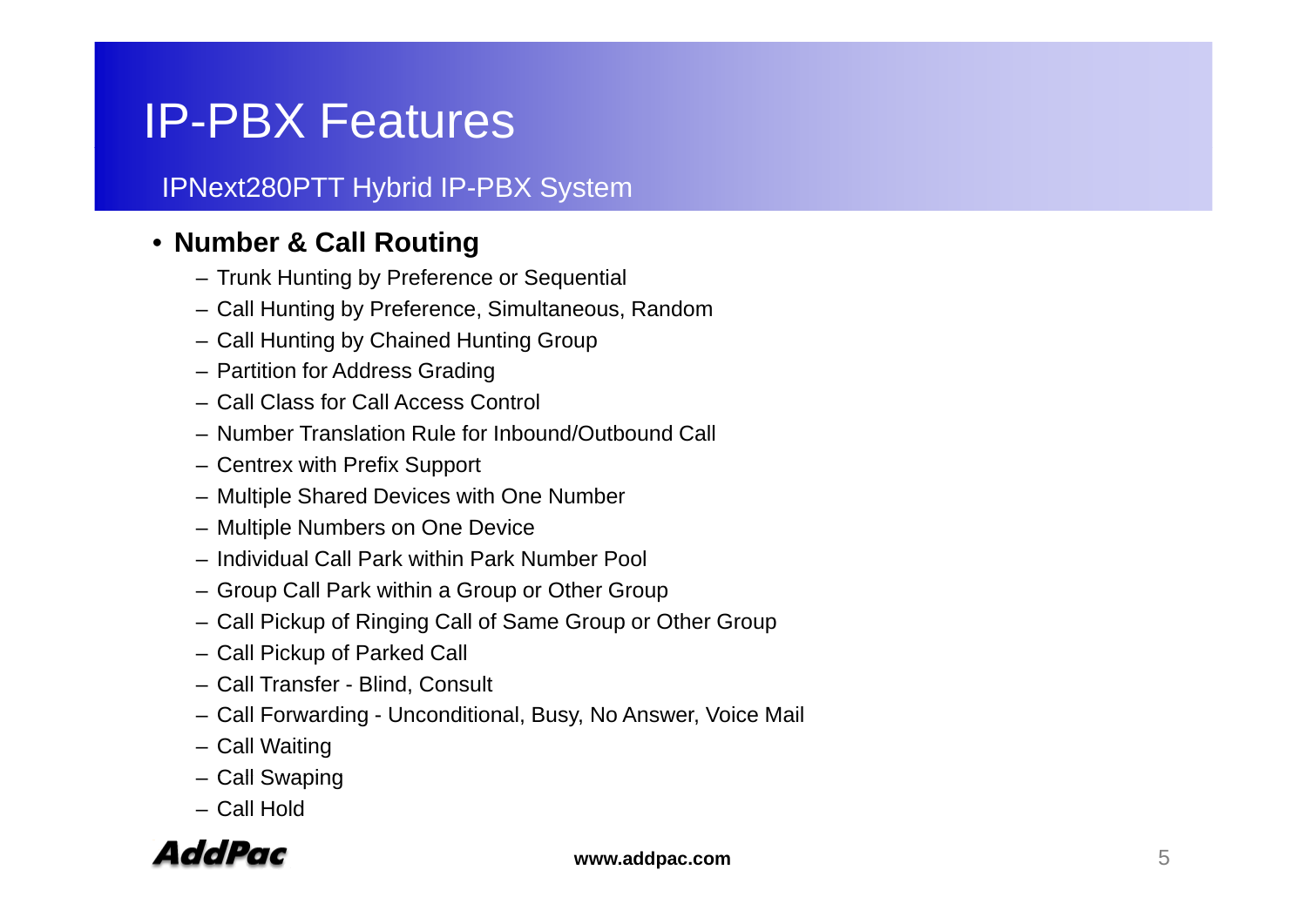#### IPNext280PTT Hybrid IP-PBX System

#### • **IP PBX Advanced Features with AddPac IP Video Phones -PBX with IP,**

- Multiple Call Handling with Call Status and Calling Line Number and Name
- Plug and Play with Auto Discovery Function
- Softkey Map Download and Control
- Time and Date Setting
- Voice Mail List View
- Parked Call List View
- Call Forward Setting
- Recent Call List View
- Calling Number and Name Identification
- Individual Call Park within Park Number Pool by Softkey
- Group Call Park within a Group or Other Group by Softkey
- Call Pickup of Ringing Call of Same Group or Other Group by Softkey
- Call Pickup of Parked Call by Softkey
- Call Transfer Blind, Consult by Softkey
- Call Waiting Indication
- Call Swaping by Softkey
- Call Hold by SoftKey
- Conference Control

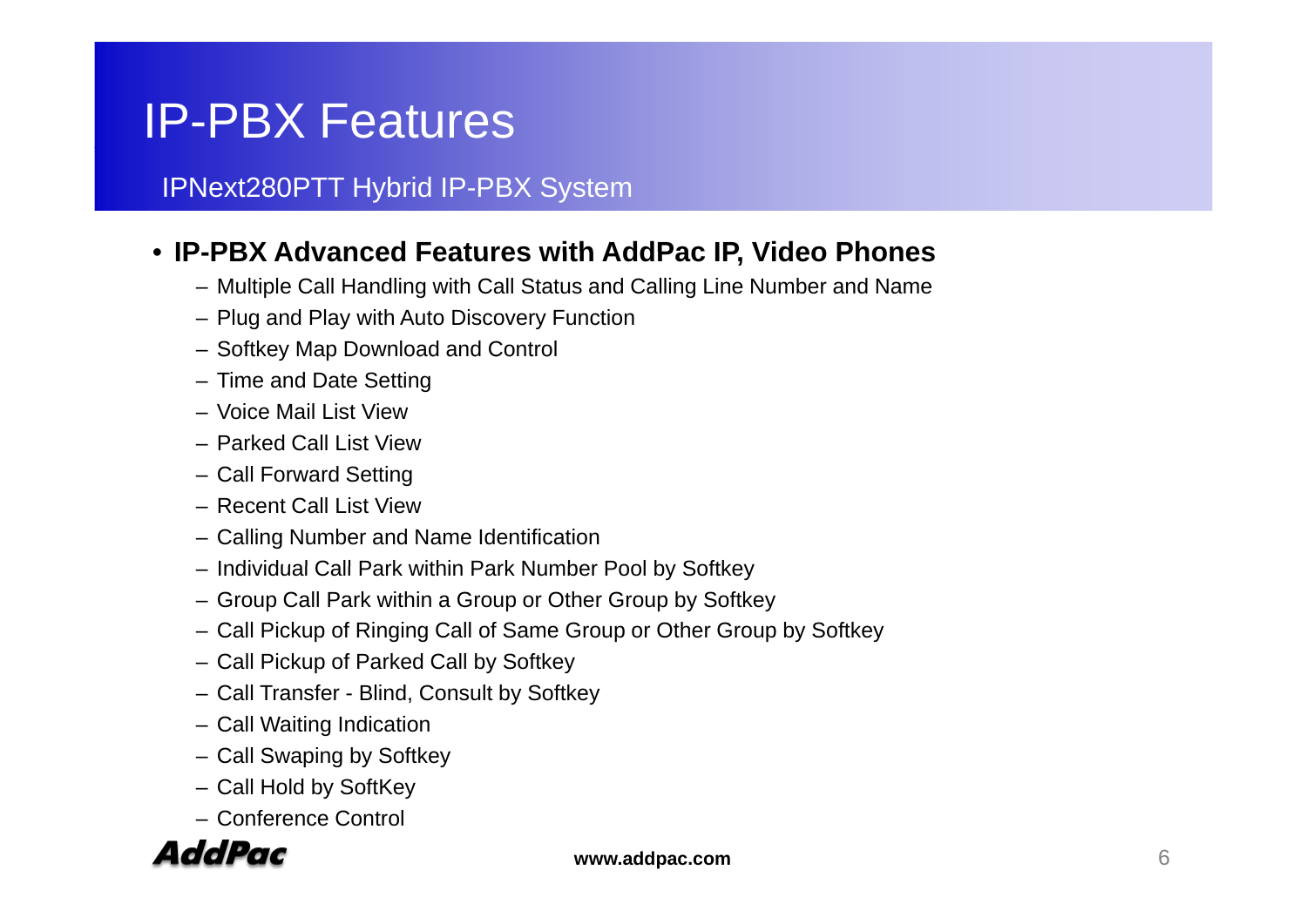IPNext280PTT Hybrid IP-PBX System

#### • **User & Device Management**

- LDAP (Light weight Directory Access Protocol) Support
	- Supports Hierarchical Organization
- Auto Discovery of IP Phones & Video Phones
- Monitoring Status of Phones

#### • **Miscellaneous\***

- Distinctive Ring by Calling User
- Auto Config & Upgrade
- Intercom
- Personal Directory
- Downloadable Ring
- Do not Disturb

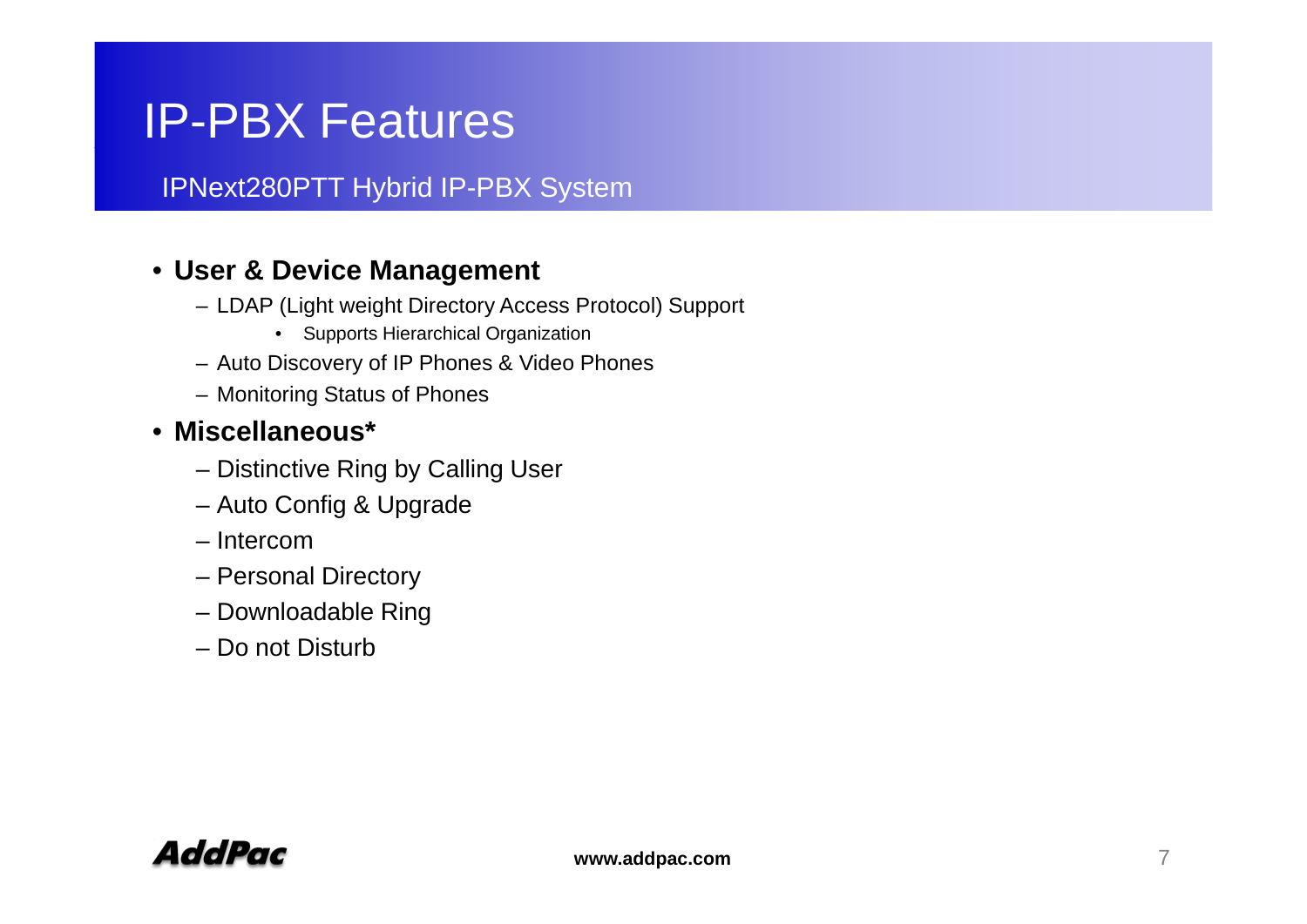## Smart Multimedia Manager

IPNext280PTT Hybrid IP-PBX System

- **Windows based Smart and Easy Management Tool Support**
	- Dual Mode Easy Mode and Advanced Mode Support
- **User, Device, Call, Conference Management with Intuitive User Interface**
- **Built in Event Manager or External Event Manager Support**
	- Event Configuration with Event Source Filter and Event Logging Filter
	- Event Monitoring with Colorful Format
	- Debug Level Syslog Monitoring Support
	- Event Analysis by Smart Event Analyzer
- **A ti C ll M it i S t ctive all Monitoring Suppor**
- **Call Tracing Support**
- **Active Conference Monitoring Support**
- **Call History Viewer Support**
- **Backup, Restore and Initializing of Database Support**
- **Export and Import of Database to Excel File Support File**

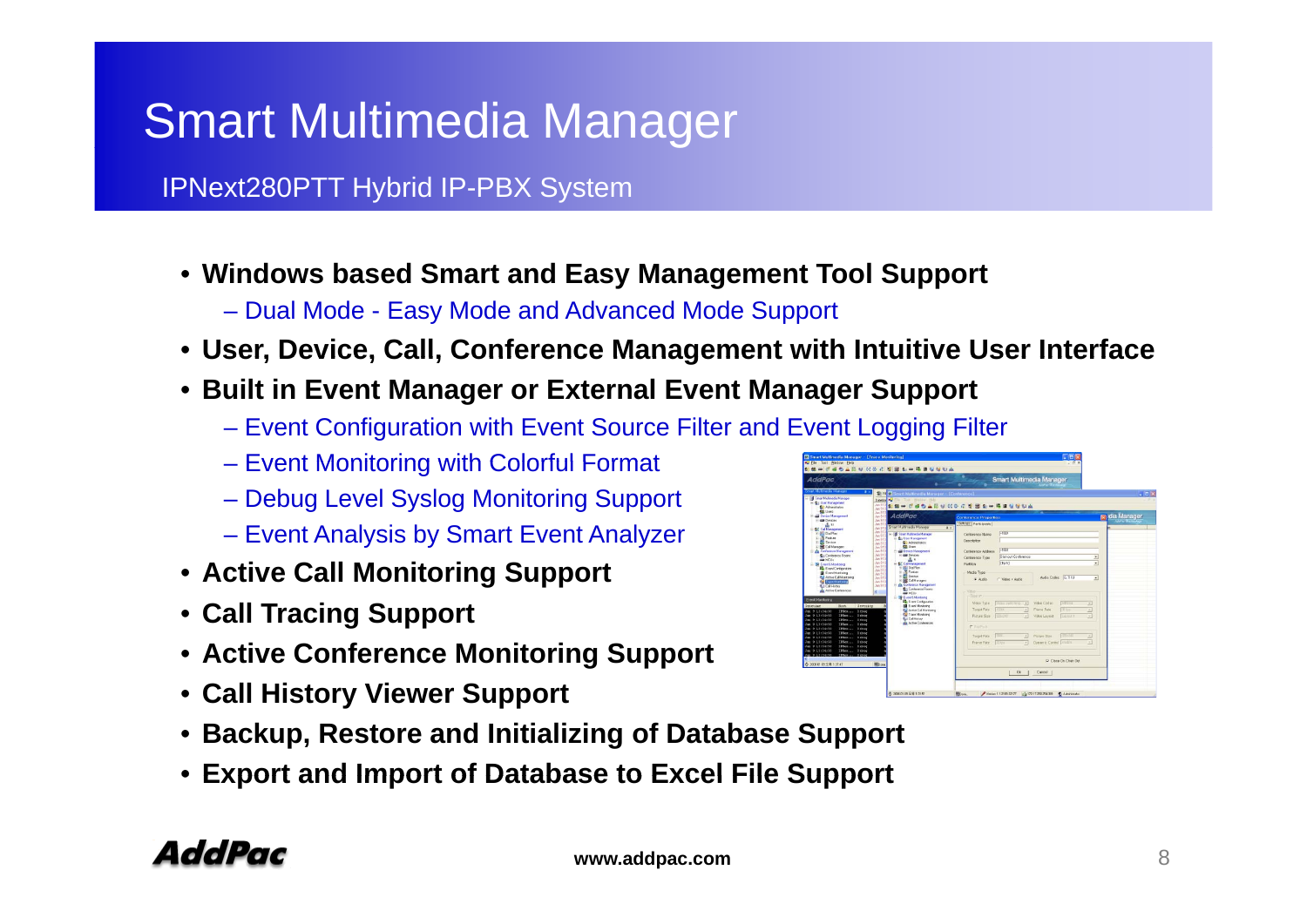IPNext280PTT Hybrid IP-PBX System

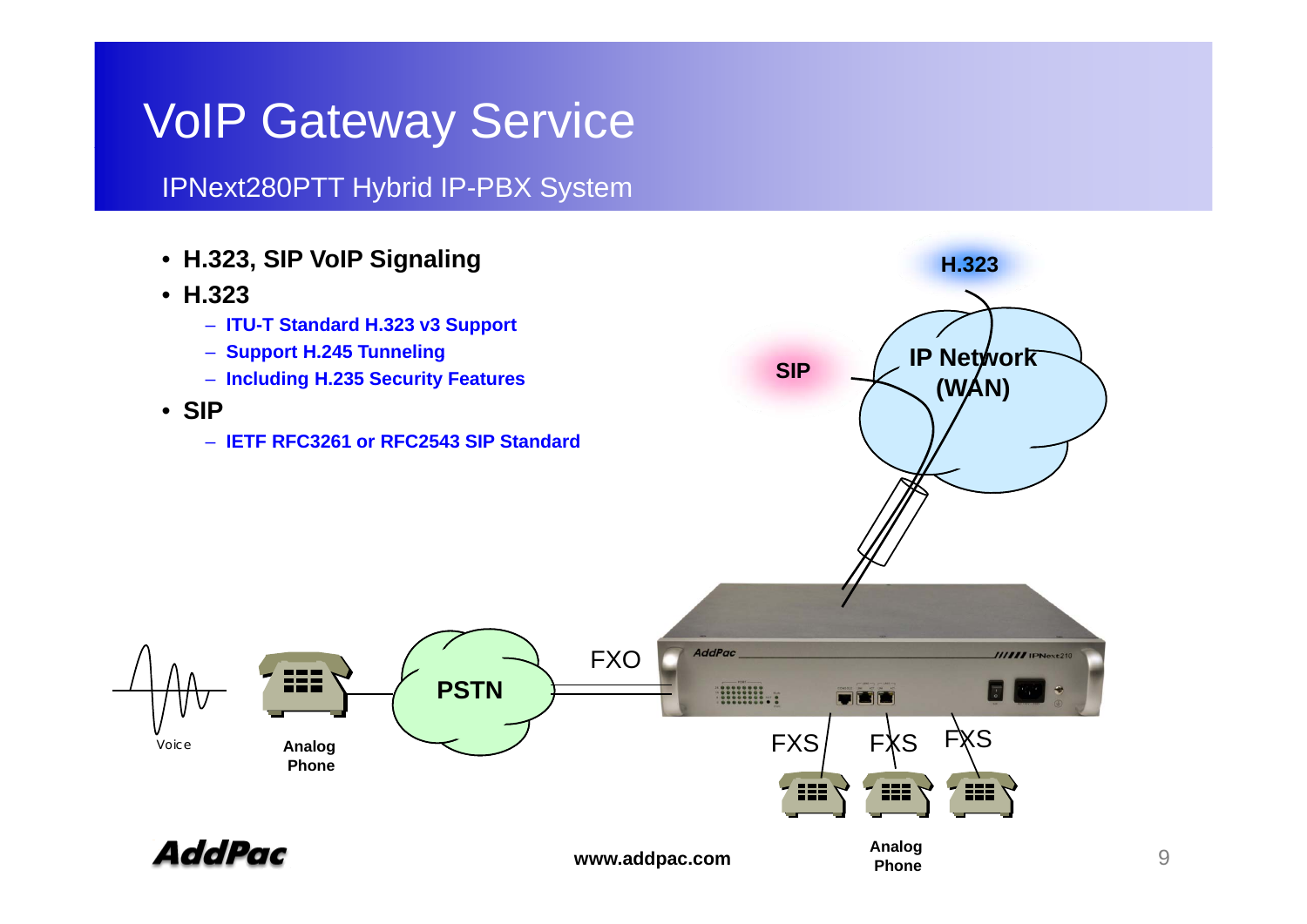### IPNext280PTT Hybrid IP-PBX System

#### • **H.323**

- **Fast connect, normal connect support**
- **H.245 tunneling support**
- **Q.931 response message setting for inbound VoIP calls**
- **H 245 logical channel open timing selection f nction** –
- $\equiv$ **Start H.245 procedure support**
- –**DTMF / Hook flash relay with H.245 alphanumeric / signal**
- –**Secondary gatekeeper support**
- –**Gatekeeper assignment according to the domain name**
- –**Gatekeeper discovery with multicast**
- $\equiv$ **Lightweight RRQ support**
- –**Signaling TCP port assignment**
- –**Resource threshold setting with RAI**
- **H.235 clear-token, yp cr to-token support**
- –**canMapAlias support**
- **Technical prefix (supported prefix) support**
- **Public IP assignment in NAT environment**

#### • **SIP**

- **Gateway-based / Endpoint-based registration support**
- **Secondary proxy-server assignment function**
- **SIP signaling port change function**
- **H.245 open function SIP proxy server assignment according to the domain name**
	- **T.38 real-time fax relay support**
	- **DTMF relay support with RFC2833 / OPTION message**
	- **Re-INVITE support**

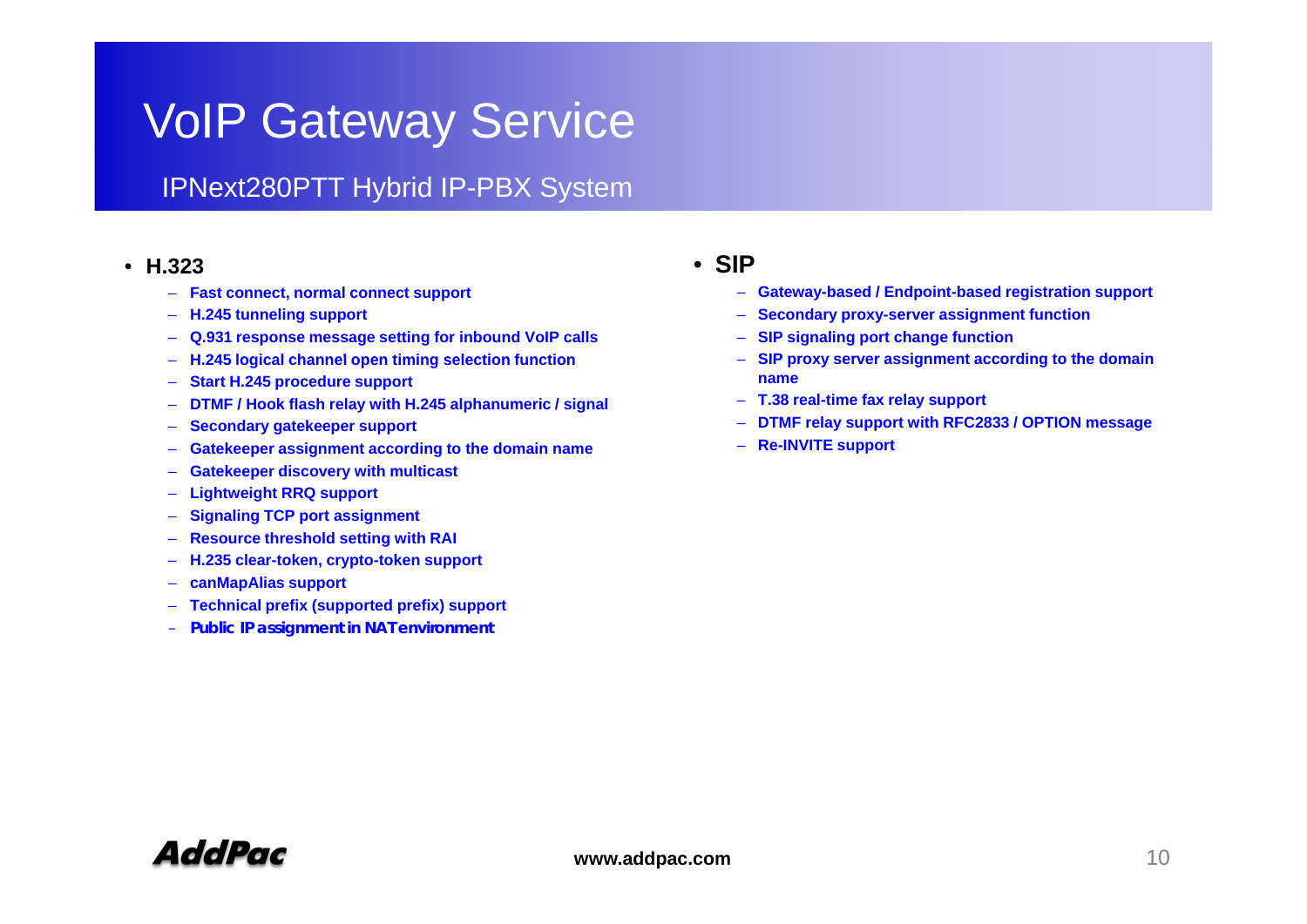#### IPNext280PTT Hybrid IP-PBX System

- **Voice Codec**
	- **G.711 A-Law, G.711 U-Law**
	- **G.726 r16, G.726 r32**
	- **G.729A**
	- **G.723.1 r63, G.723.1 r53 VoIP**
	- **VAD (Voice Activity Detection) function support**
	- **DTMF relay support (H.323, SIP) based on RFC2833**
- **RTP**
	- **Redundant RTP packet transmission in case of severe packet loss**
	- **Dynamic jitter buffer management and RPT packet jitter and loss compensation with heuristic & DSP error concealment**
	- –**Static jitter buffer setting support**
	- **Voice frame per RTP packet number control for each codec**
	- **In-band ring-back tone support**
	- **Virtual ring-back tone support**
	- **Tone parameter change support**



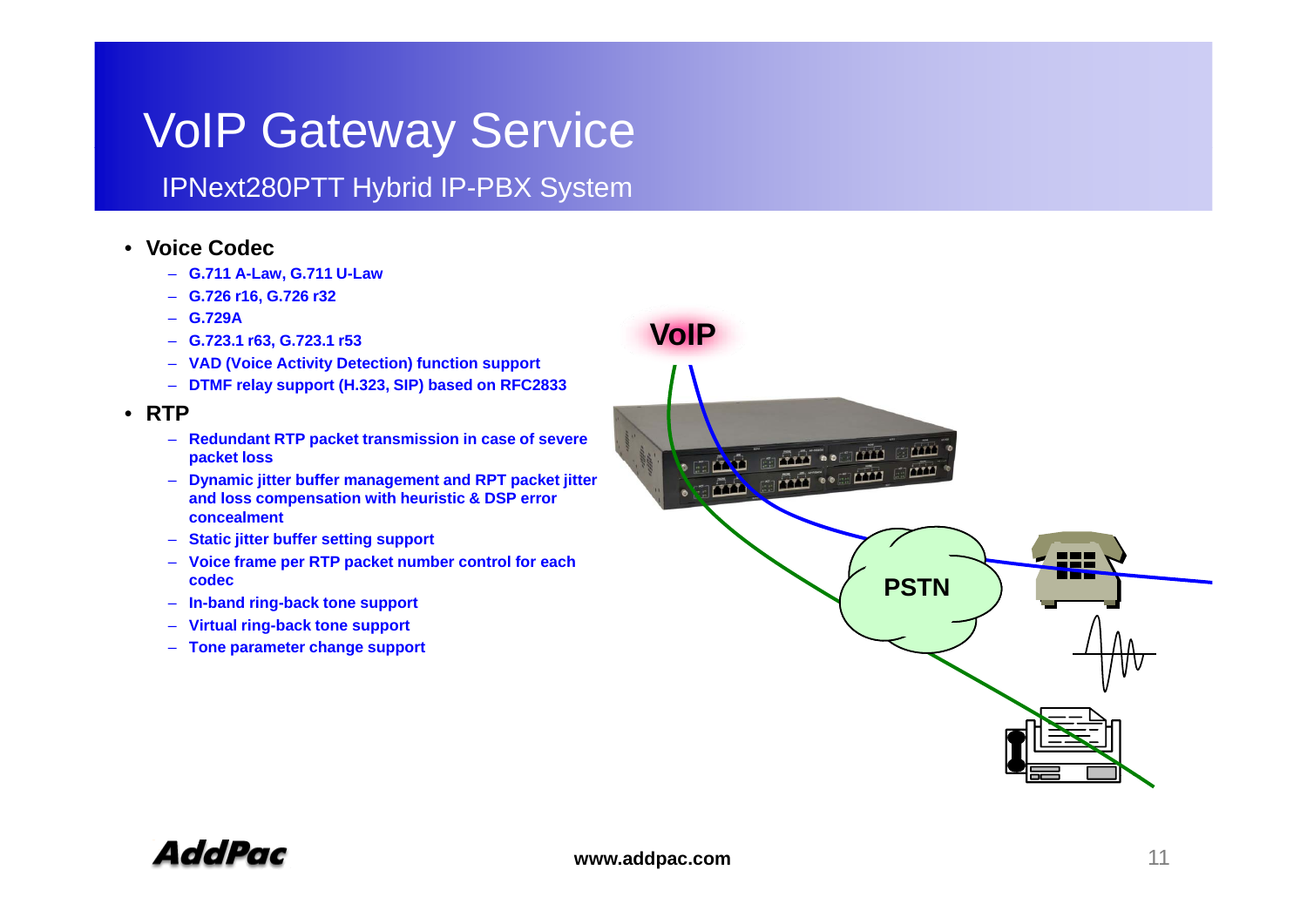#### IPNext280PTT Hybrid IP-PBX System

#### •**VoIPallControls**

- **Hot line connection function with PLAR (Private Line Auto Ring Down)**
- **Leased line emulation function**
- $-$  **Connection monitoring function**
- **Fault tolerant with Redundancy and Call Distribution among Gateways for load balancing**
- **Call attempt with IP address**
- **H.323, SIP inbound call connection for each voice port**
- **Multiple E.164 setting for one voice port**
- **One E.164 or digit pattern can be assigned to more than one voice port**
- **Hunting with Longest match/ priority/ sequence/ random**
- **One stage call setup by Digit forwarding**
- **Call barring with specific digit patterns**
- **Calling and called number conversion for PSTN outbound calls**
- **PSTN rerouting in case of VoIP call attempt failure**

#### **V IP C ll C t l V IP C ll C t l ( t )** • **VoIP all Con trols (con t.)**

- **Call transfer for internal calls**
- –**Call pickup for internal calls**
- **Calling and called number conversion for VoIP g outbound calls**
- **Calling and called number conversion for VoIP inbound calls**
- **Fax broadcasting call control**